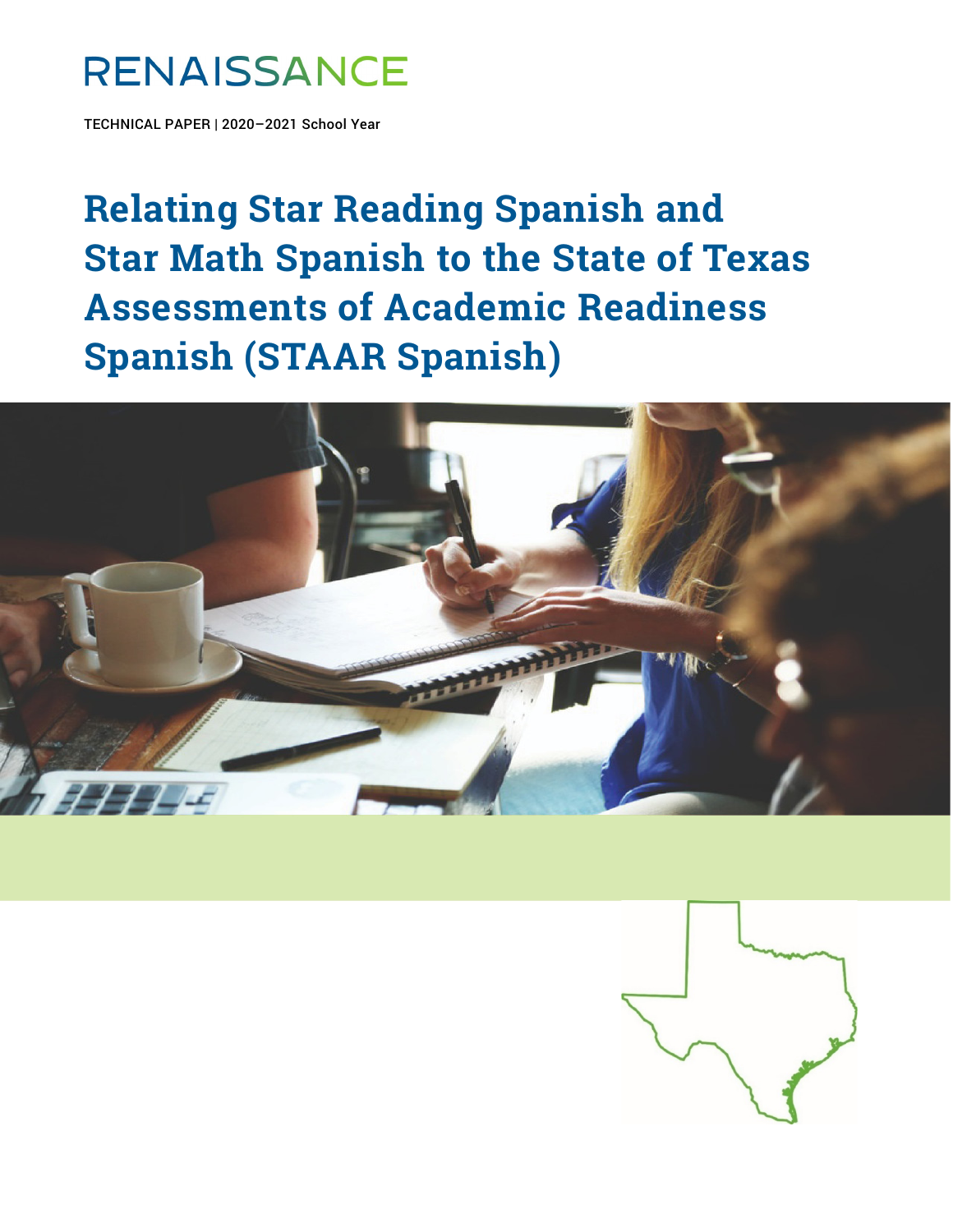### **Contents**

- Introduction
- Main Findings
- Study
- Results
- Appendix A: About Star Reading Spanish and Star Math Spanish
- Appendix B: Star Spanish Percentile Ranks (PRs) for cut-score equivalents
- Appendix C: STAAR Spanish achievement levels
- References

#### Figures

Figure 1. Star Reading Spanish and Star Math Spanish scores highly correlate with STAAR Spanish scores

#### Tables

- Table 1. Star Reading Spanish and Star Math Spanish Unified Scale Score equivalents for each STAAR Spanish achievement level range
- Table 2. Proficiency forecasting using Star Reading Spanish and Star Math Spanish scores yields accurate results
- Table B1. Star Spanish Percentile Ranks (PRs) for cut-score equivalents
- Table C1. STAAR Spanish achievement level score ranges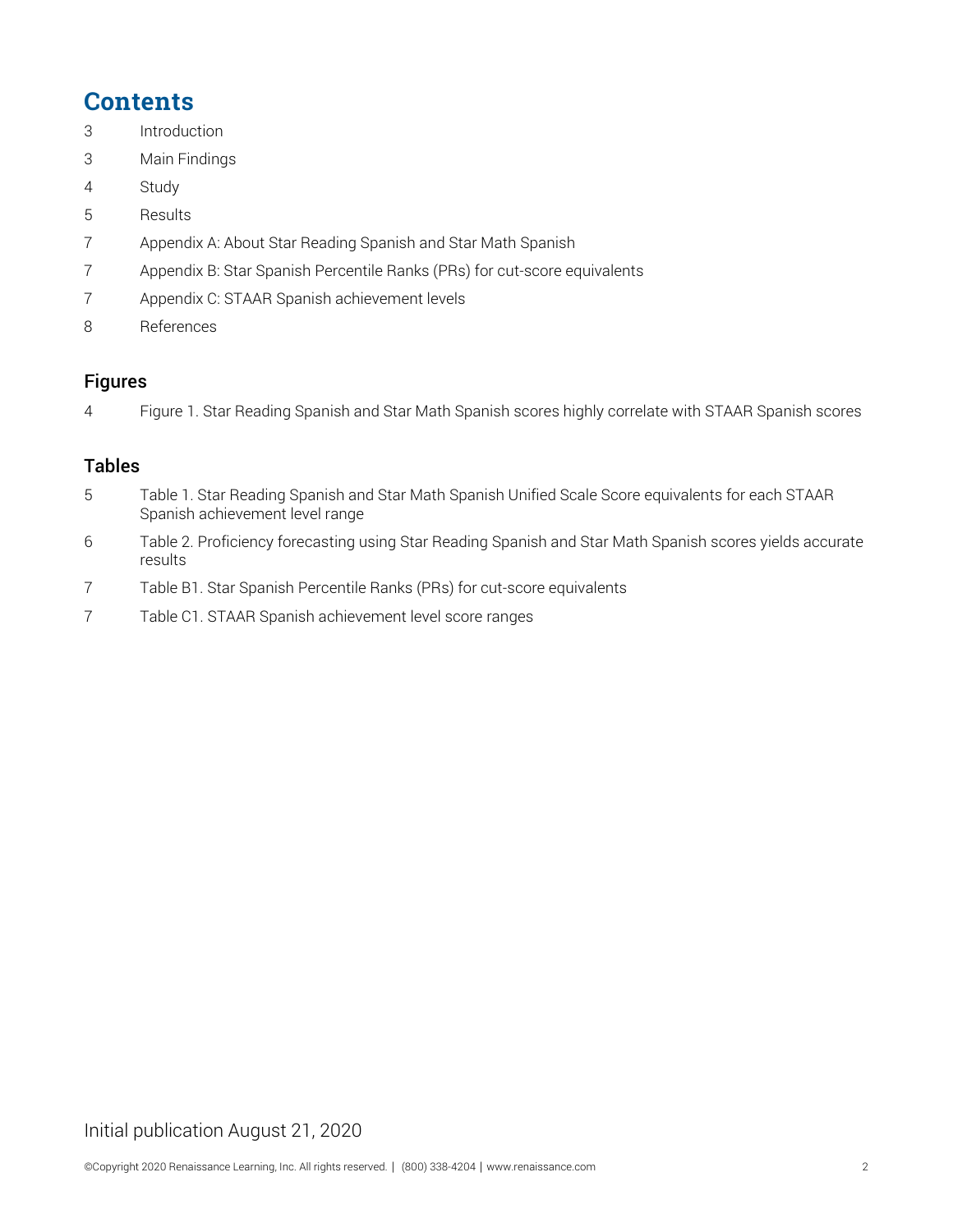### **Introduction**

At Renaissance we know that as an educator, chief among your responsibilities is making decisions about how to allocate limited resources to best serve diverse student needs. A good assessment system supports your efforts, by providing timely, relevant information to help address key questions about which students are on track to meet important standards and who may need additional assistance.

Assessments that identify early any students at risk of missing academic standards are especially useful, as they inform instructional decisions to improve student performance and reduce gaps in achievement. Assessments that do this while taking little time away from instruction are particularly valuable. *Interim assessments*, one of three broad categories of educational assessment,<sup>[1](#page-2-0)</sup> indicate which students are on track to meet later expectations (Perie et al., 2007).

This linking study applied results from two interim assessments, Renaissance Star Reading Spanish® and Renaissance Star Math Spanish®, to help you predict whether individual students are on track or need more assistance to succeed on the year-end summative State of Texas Assessments of Academic Readiness Spanish (STAAR Spanish) tests in reading and mathematics in grade 3 and 4.<sup>[2](#page-2-1)</sup>

Assessments that identify early any students at risk of missing academic standards are especially useful.

### **Main Findings**

Results from the linking analysis revealed that Star Reading Spanish and Star Math Spanish are accurate predictors of the State of Texas Assessments of Academic Readiness Spanish (STAAR Spanish), meaning as a Texas educator you can use Star Spanish scores to:

- 1. Identify early in the year students likely to miss reading and math yearly progress goals in time to make meaningful adjustments to instruction well before the year-end test.
- 2. Forecast the percent of students at each STAAR Spanish performance level to serve as an early warning system for building and district administrators and allow redirection of resources as needed.

<span id="page-2-0"></span><sup>1</sup> Formative assessments are short and frequent processes, embedded in instruction, that support learning and provide specific feedback on what students know and can do versus where gaps in knowledge exist. Summative assessments evaluate whether students have met a set of standards and serve most commonly as year-end state-mandated tests. Interim assessments represent the middle ground, in terms of duration and frequency and can serve purposes including informing instruction, evaluating curriculum and student responsiveness to intervention, and forecasting performance on high-stakes summative year-end tests.

<span id="page-2-1"></span><sup>2</sup> Sample sizes were inadequate for grade 5; possible linking for this grade will be re-visited in the future as more data becomes available.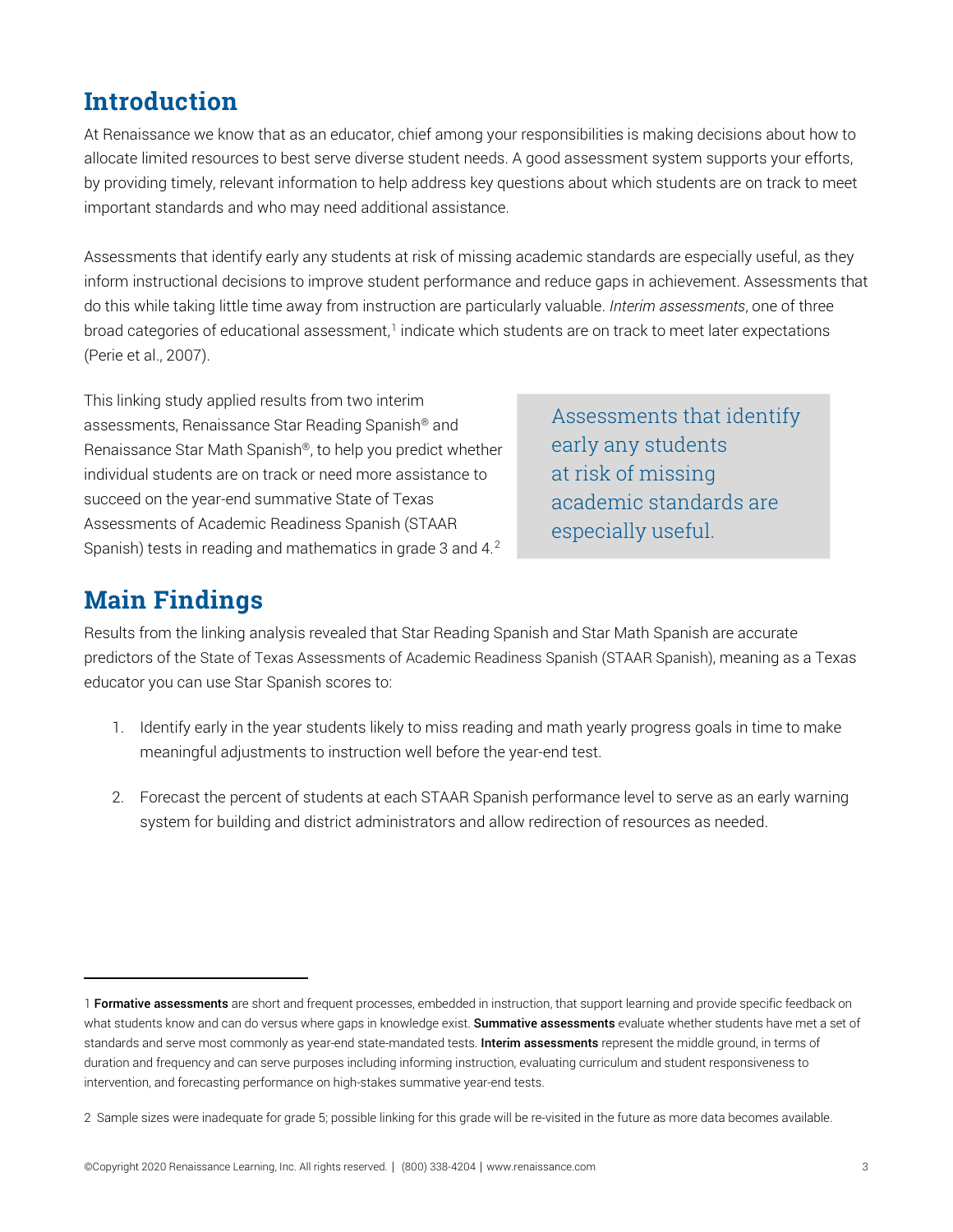### **Study**

To determine if Star Reading Spanish and Star Math Spanish can predict student achievement on the end-of-year STAAR Spanish tests in reading and mathematics, we began by linking the score scales for each assessment.

#### **Data collection**

Using a secure data-matching procedure compliant with the federal Family Educational Rights and Privacy Act (FERPA) and Texas Department of Education policies, staff from three Texas districts provided Renaissance with state summative test scores for students who had taken Star Reading Spanish and/or Star Math Spanish during the 2018–2019 school year. Each record included a student's STAAR Spanish scores and was matched with all Star Spanish scores for that year.

#### **Sample characteristics**

The sample selected included students' scores for all Star Spanish tests taken within 30 days before or after the STAAR Spanish administration. This sample numbered 8,299 records in grades 3–4 with matched STAAR Spanish reading and Star Reading Spanish scores and 6,522 records in grades 3–4 with matched STAAR Spanish mathematics and Star Math Spanish scores. In each grade, we then set aside scores from a subset of these students—10%—as a holdout sample to use to evaluate the scale linkage.

#### **Correlations**

Before linking Star Spanish tests with STAAR Spanish, we ensured there was a strong relationship between the test scales. As seen in figure 1, the correlations were strong, averaging .72 and .73 between STAAR Spanish and Star Reading Spanish and Star Math Spanish, respectively.



Figure 1. Star Reading Spanish and Star Math Spanish scores highly correlate with STAAR Spanish scores

■ Concurrent Star Reading Spanish Scale Scores ■ Concurrent Star Math Spanish Scale Scores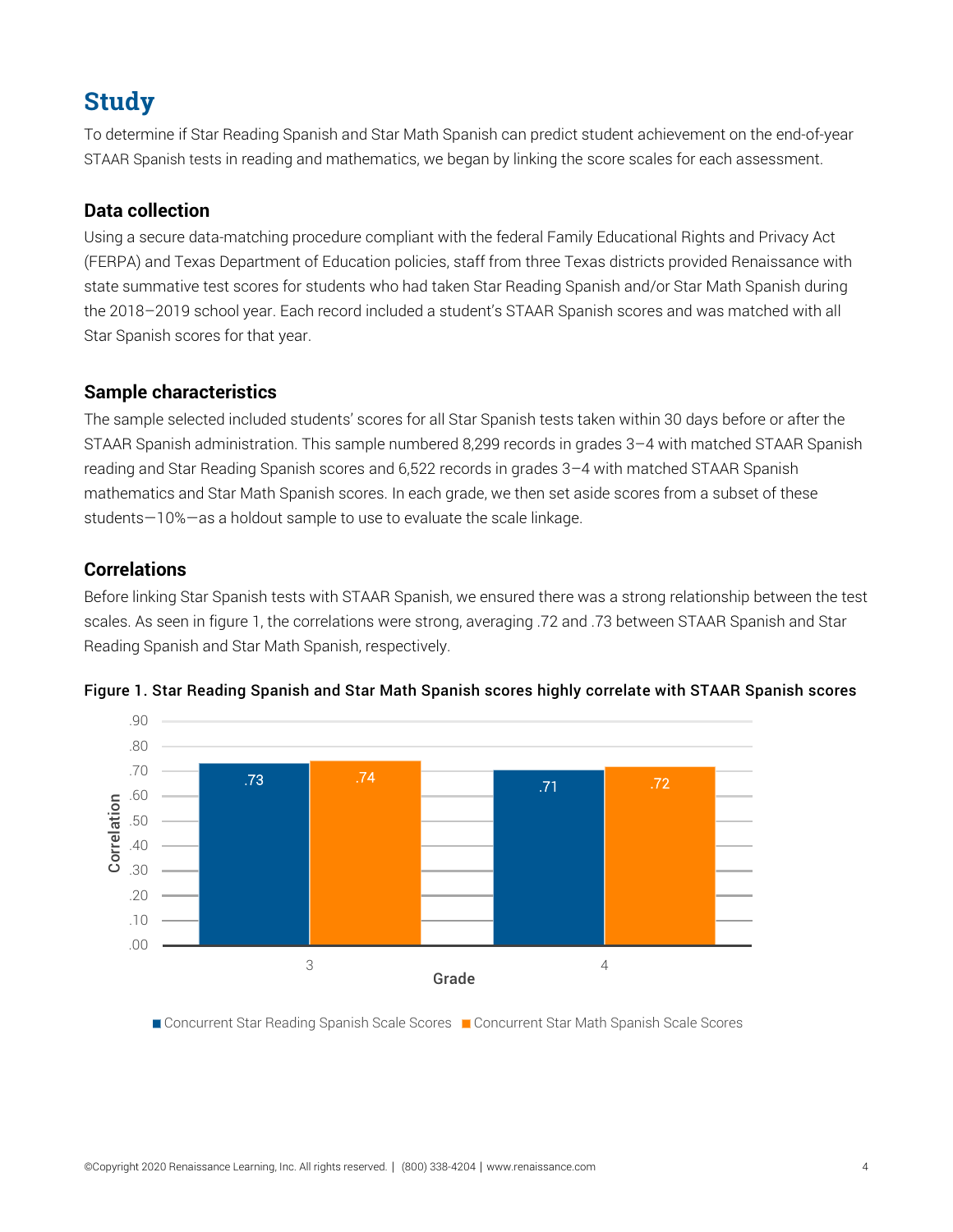#### **Scale linkage**

Renaissance linked the Star Spanish test scale to the STAAR Spanish scale by applying equipercentile linking analysis (Kolen & Brennan, 2004). The concurrent sample (sans the holdout sample) was used in the linking, and the result was a table of STAAR Spanish scores for each possible Star Spanish score.

#### **STAAR Spanish cut scores and corresponding Star Spanish score equivalents**

STAAR Spanish results are reported in scaled scores that describe each student's location on an achievement continuum ranging from approximately 668 to 2056 and using four achievement levels: *Did Not Meet Grade Level, Approaches Grade Level, Meets Grade Level,* and *Masters Grade Level.* A main purpose in linking Star Reading Spanish and Star Math Spanish to the STAAR Spanish scale was to identify Star Spanish scores at the time of the state test that are approximately equivalent to the cut-off scores that separate the STAAR Spanish achievement levels. Table 1 displays these equivalent Star scores for grades [3](#page-4-0)-4 for Star Reading Spanish and Star Math Spanish.<sup>3</sup> Appendix B includes the percentile ranks (PRs) for Star Reading Spanish and Star Math Spanish cut-score equivalents. The corresponding STAAR Spanish cut scores can be found in Appendix C.

| Star Reading Spanish cut-score equivalents |                             |                                            |                   |                            |
|--------------------------------------------|-----------------------------|--------------------------------------------|-------------------|----------------------------|
| Grade                                      | Did Not Meet Grade<br>Level | Approaches Grade Level                     | Meets Grade Level | <b>Masters Grade Level</b> |
| 3                                          | < 902                       | $902 - 954$                                | $955 - 986$       | $\geq 987$                 |
|                                            | < 948                       | $948 - 995$                                | $996 - 1032$      | $\geq 1033$                |
| Star Math Spanish cut-score equivalents    |                             |                                            |                   |                            |
| Grade                                      | Did Not Meet Grade<br>Level | Approaches Grade Level   Meets Grade Level |                   | <b>Masters Grade Level</b> |
| 3                                          | < 936                       | $936 - 994$                                | $995 - 1020$      | $\geq 1021$                |
|                                            | < 989                       | $989 - 1033$                               | 1034 -1056        | $\geq 1057$                |

| Table 1. Star Reading Spanish and Star Math Spanish Unified Scale Score equivalents for each STAAR |  |
|----------------------------------------------------------------------------------------------------|--|
| Spanish achievement level range                                                                    |  |

### **Results**

#### **Accuracy of scale linkage confirmed**

In evaluating the accuracy of the scale linkage, we applied the linking results (i.e., our table of STAAR Spanish scores for each possible Star Spanish score) to the holdout sample. For each student, we compared actual STAAR Spanish proficiency status to estimated proficiency status. Table 2 displays classification diagnostics about whether students were correctly or incorrectly classified as proficient or not on the STAAR using Star scores. On average, students were correctly classified (i.e., overall classification accuracy) 82% of the time for reading and 84% of the time for math.

For Area Under the ROC Curve (AUC), a summary measure of diagnostic accuracy, Star Reading Spanish averaged .88 and Star Math Spanish averaged .91 (also displayed in table 2). AUC values closer to 1 indicate an assessment perfectly distinguishes between students who are proficient versus those who are not, whereas values of .50

©Copyright 2020 Renaissance Learning, Inc. All rights reserved. | (800) 338-4204 | www.renaissance.com 5

<span id="page-4-0"></span><sup>3</sup> The Star Reading Spanish and Star Math Spanish cut-score equivalents presented in Table 1 apply only to the time of the state test.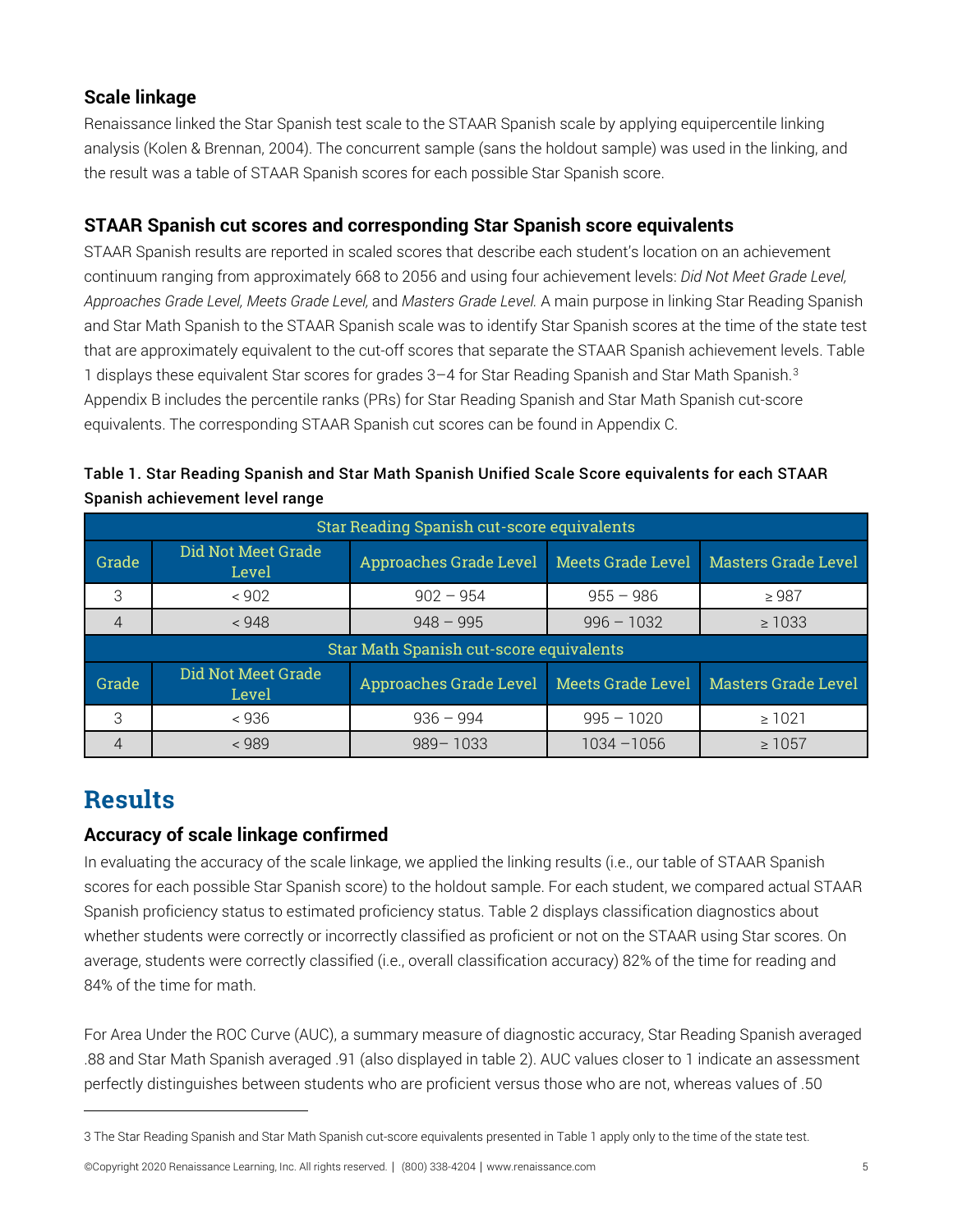indicate prediction no better than chance. In general, an AUC of .70 to .80 is considered acceptable, .80 to .90 is excellent, and greater than .90 is outstanding (Hosmer et al., 2013).

| Table 2. Proficiency estimating using Star Reading Spanish and Star Math Spanish scores yields accurate |  |
|---------------------------------------------------------------------------------------------------------|--|
| results                                                                                                 |  |

| <b>Star Reading Spanish</b>                                                |       |      |  |
|----------------------------------------------------------------------------|-------|------|--|
|                                                                            | Grade |      |  |
| Measure                                                                    | 3     | 4    |  |
| Overall classification accuracy<br>(percentage of correct classifications) | 81%   | 84%  |  |
| Area Under the ROC Curve                                                   | 0.87  | 0.90 |  |
| <b>Star Math Spanish</b>                                                   |       |      |  |
| Measure                                                                    | Grade |      |  |
|                                                                            | 3     | 4    |  |
| Overall classification accuracy<br>(percentage of correct classifications) | 83%   | 84%  |  |
| Area Under the ROC Curve                                                   | 0.90  | 0.91 |  |

Other diagnostic accuracy measures studied:

- $\checkmark$  Sensitivity represents the percentage of proficient students that were correctly forecasted, which for Star Reading Spanish averaged 74% and for Star Math Spanish averaged 75%.
- $\checkmark$  Specificity represents the percentage of not-proficient students that were correctly forecasted, which averaged 86% for Star Reading Spanish and 89% for Star Math Spanish.
- $\checkmark$  Positive predictive values indicate that when Star scores forecasted students to be proficient, they actually were proficient 69% of the time for Star Reading Spanish and 80% of the time for Star Math Spanish.
- $\checkmark$  Negative predictive values indicate that when Star scores forecasted students to miss proficiency, they actually weren't proficient 88% of the time for Star Reading Spanish and 85% of the time for Star Math Spanish.
- $\checkmark$  Proficiency status projection error, the difference between actual and projected proficiency rates, indicates how well scores accurately predict proficiency within each grade. Star Reading Spanish averaged 2% and Star Math Spanish averaged -3% (negative scores indicate under-prediction while positive scores show over-prediction).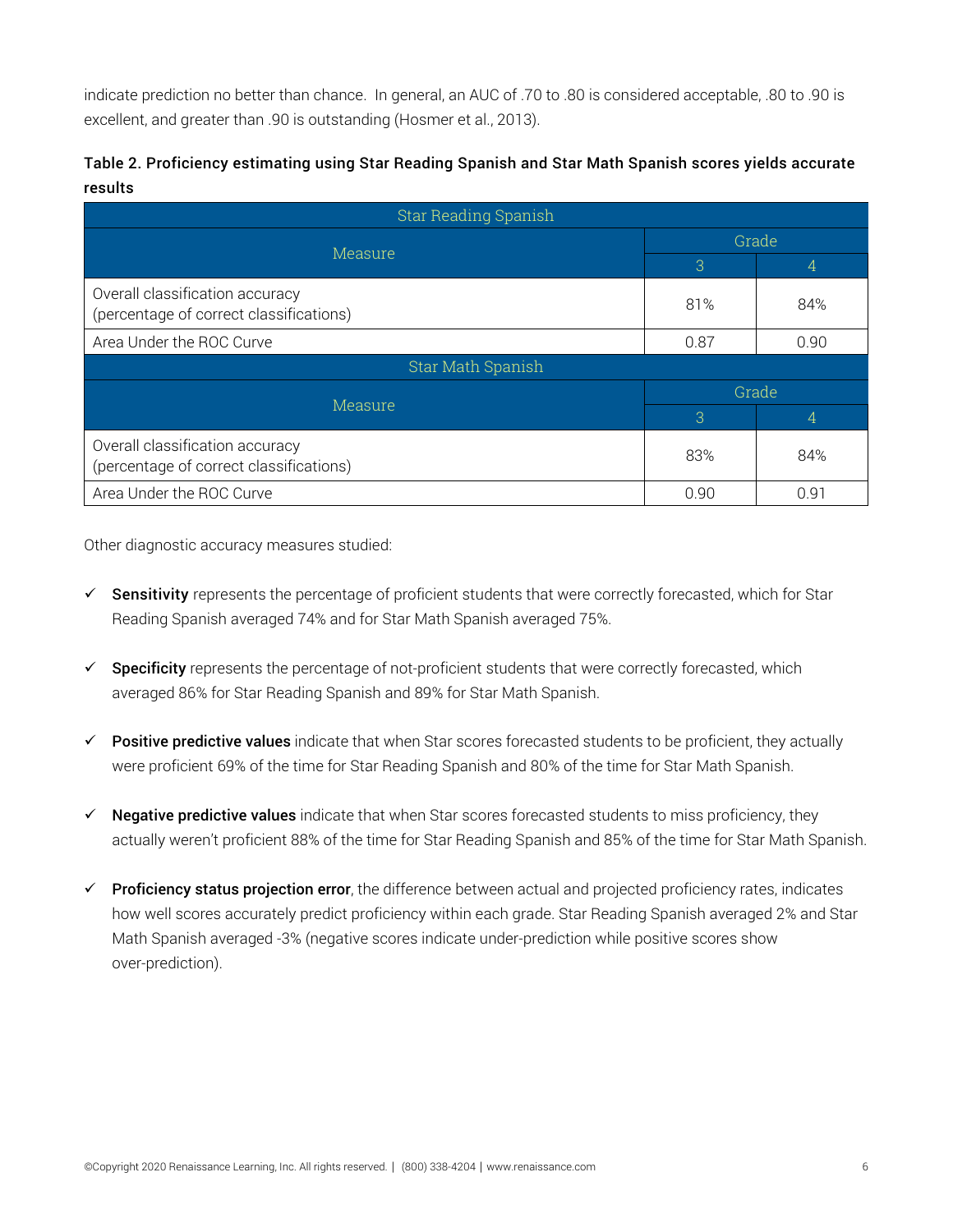# **Appendix A: About Star Reading Spanish and Star Math Spanish**

The computer-adaptive Star Reading Spanish and Star Math Spanish assessments allow educators to determine which students are on track to meet goals, and how students are progressing toward mastery and compare to grade-level peers. These highly reliable, valid, and efficient standards-based measures of student performance in reading and math provide valuable information regarding the acquisition of skills along a continuum of learning expectations. The assessments can be completed in about 20 minutes, and we recommend administering them two to five times a year for most purposes and more frequently when used for

progress monitoring.

## **Appendix B: Star Spanish Percentile Ranks (PRs) for cut-score equivalents**

#### **Table B1. Star Spanish PRs for cut-score equivalents**

| Star Reading Spanish® PRs for cut-score equivalents |                               |                          |                            |  |
|-----------------------------------------------------|-------------------------------|--------------------------|----------------------------|--|
| Grade                                               | <b>Approaches Grade Level</b> | <b>Meets Grade Level</b> | <b>Masters Grade Level</b> |  |
|                                                     |                               | 75                       | 87                         |  |
|                                                     | 56                            | 80                       | 92                         |  |
| Star Math Spanish® PRs for cut-score equivalents    |                               |                          |                            |  |
| Grade                                               | Approaches Grade Level        | <b>Meets Grade Level</b> | <b>Masters Grade Level</b> |  |
|                                                     | 42                            | 78                       | 92                         |  |
|                                                     | 52                            |                          |                            |  |

# **Appendix C: State of Texas Assessments of Academic Readiness Spanish (STAAR Spanish) achievement levels**

#### **Table C1. STAAR Spanish achievement level score ranges**

| STAAR Spanish achievement level score ranges: Reading            |                          |                        |                   |                            |
|------------------------------------------------------------------|--------------------------|------------------------|-------------------|----------------------------|
| Grade                                                            | Did Not Meet Grade Level | Approaches Grade Level | Meets Grade Level | <b>Masters Grade Level</b> |
| 3                                                                | < 1318                   | $1318 - 1443$          | $1444 - 1531$     | $\geq 1532$                |
| $\overline{4}$                                                   | < 1413                   | $1413 - 1538$          | $1539 - 1635$     | $\geq 1636$                |
| <b>STAAR Spanish achievement level score ranges: Mathematics</b> |                          |                        |                   |                            |
| Grade                                                            | Did Not Meet Grade Level | Approaches Grade Level | Meets Grade Level | <b>Masters Grade Level</b> |
|                                                                  | < 1360                   | $1360 - 1485$          | $1486 - 1595$     | $\geq 1596$                |
|                                                                  | < 1467                   | $1467 - 1588$          | $1589 - 1669$     | $\geq 1670$                |